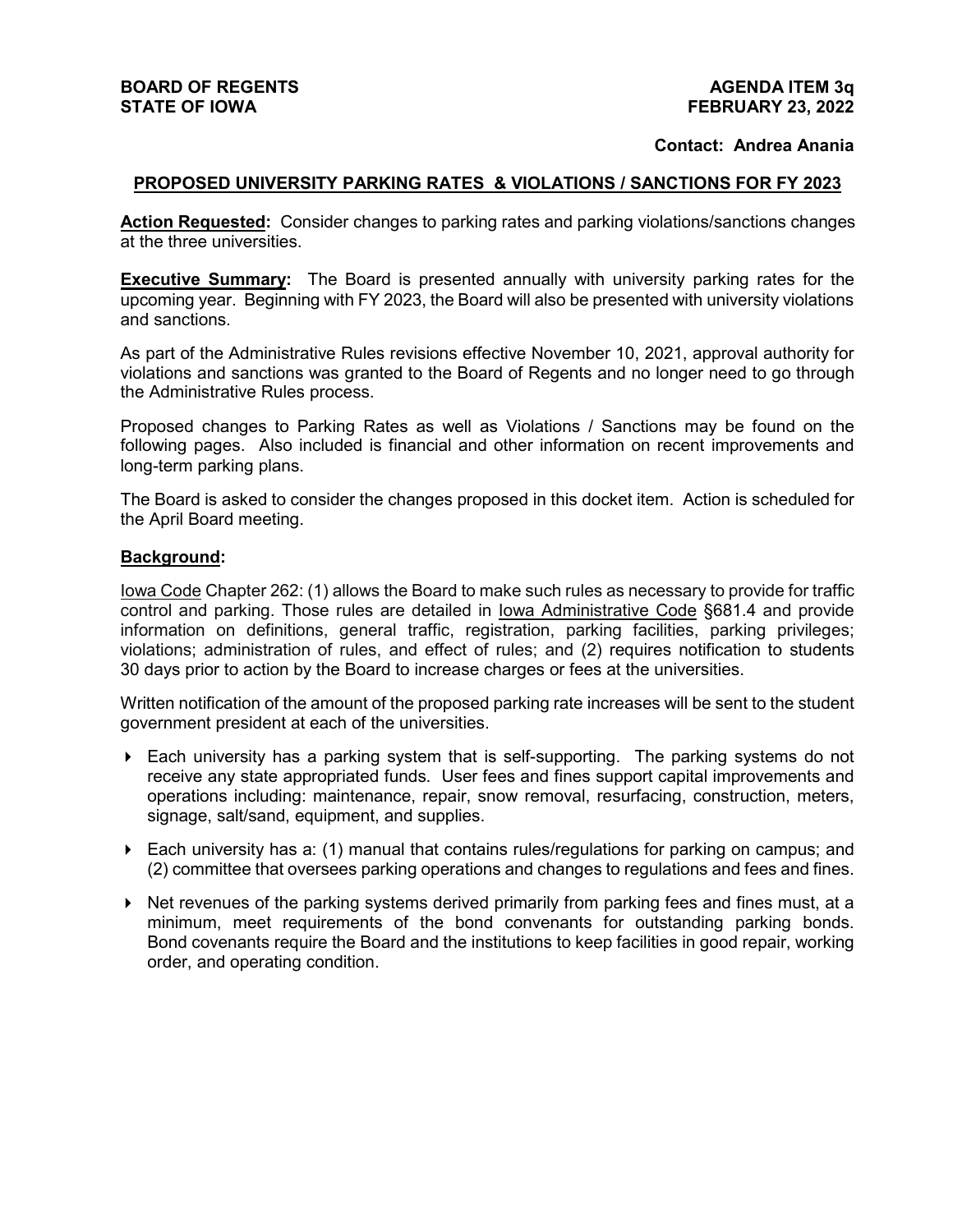#### **UNIVERSITY OF IOWA**

The University of Iowa's parking system currently has 17,345 total parking spaces; 72% are surface lots and 28% are structured/ramp spaces.

The system serves students, employees, patients, and many campus visitors in a wide range of programs tailored to meet their unique needs.

The parking system is also a service provider to the many colleges, departments, UI Healthcare, and others on campus, and manages the majority of the parking spaces located on campus. The system is dependent on transit (CAMBUS) to serve commuter and other lots located on the periphery of campus.

#### **PROPOSED RATES**

The proposed changes are highlighted gray in the table below.

| <b>University of lowa - Parking Rates</b> |                                                  |               |           |                |            |  |  |
|-------------------------------------------|--------------------------------------------------|---------------|-----------|----------------|------------|--|--|
| <b>Effective Date</b>                     | <b>Permit Type</b>                               | <b>Actual</b> | Proposed  | <b>Percent</b> | Proposed   |  |  |
|                                           |                                                  | FY 2022       | Change    | Change         | FY 2023    |  |  |
|                                           | <b>ANNUAL RATE BASIS</b>                         |               |           |                |            |  |  |
|                                           | Faculty / Staff / Student                        |               |           |                |            |  |  |
| August 1                                  | Physicians Permit <sup>1</sup>                   | \$2,640.00    | \$0.00    | 0.0%           | \$2,640.00 |  |  |
| August 1                                  | Prepaid Public Meter Permits <sup>1</sup>        | \$1,320.00    | \$0.00    | 0.0%           | \$1,320.00 |  |  |
| August 1                                  | Ramp Reserved <sup>1</sup>                       | \$1,320.00    | \$0.00    | 0.0%           | \$1,320.00 |  |  |
| August 1                                  | Ramp Night <sup>1</sup>                          | \$744.00      | \$0.00    | 0.0%           | \$744.00   |  |  |
| August 1                                  | Surface Reserved A <sup>1</sup>                  | \$744.00      | \$0.00    | 0.0%           | \$744.00   |  |  |
| August 1                                  | lowa City Bus Pass with parking <sup>1</sup>     | \$336.00      | \$0.00    | 0.0%           | \$336.00   |  |  |
| August 1                                  | Coralville Bus Pass with parking <sup>1</sup>    | \$336.00      | \$0.00    | $0.0\%$        | \$336.00   |  |  |
| August 1                                  | Surface Night <sup>1</sup>                       | \$378.00      | (\$6.00)  | $(-1.6%)$      | \$372.00   |  |  |
| August 1                                  | Surface Reserved B <sup>1</sup>                  | \$588.00      | \$0.00    | 0.0%           | \$588.00   |  |  |
| August 1                                  | Comment <sup>1</sup>                             | \$324.00      | \$0.00    | 0.0%           | \$324.00   |  |  |
| August 1                                  | Night and Weekend (NW)                           | \$204.00      | \$0.00    | 0.0%           | \$204.00   |  |  |
| August 1                                  | lowa City Bus Pass without parking               | \$180.00      | \$0.00    | 0.0%           | \$180.00   |  |  |
| August 1                                  | Coralville Bus Pass without parking <sup>1</sup> | \$180.00      | \$0.00    | 0.0%           | \$180.00   |  |  |
| August 1                                  | Bus Pass without parking <sup>1</sup>            |               |           |                |            |  |  |
| August 1                                  | Motorcycle                                       | \$168.00      | \$0.00    | 0.0%           | \$168.00   |  |  |
| August 1                                  | Vanpool <sup>5</sup>                             | Variable      | Variable  |                | Variable   |  |  |
|                                           | August 1 Student Only                            |               |           |                |            |  |  |
|                                           | 9-month permits                                  |               |           |                |            |  |  |
| August 1                                  | Prepaid Student Meter Permit "R" <sup>2</sup>    | \$558.00      | \$0.00    | 0.0%           | \$558.00   |  |  |
| August 1                                  | Storage <sup>2</sup>                             | \$378.00      | \$0.00    | 0.0%           | \$378.00   |  |  |
| August 1                                  | Surface Night <sup>2</sup>                       | \$279.00      | \$0.00    | 0.0%           | \$279.00   |  |  |
| August 1                                  | Surface Reserved B <sup>2</sup>                  | \$378.00      | \$0.00    | 0.0%           | \$378.00   |  |  |
| August 1                                  | Commuter <sup>2</sup>                            | \$243.00      | \$0.00    | 0.0%           | \$243.00   |  |  |
| August 1                                  | Night and Weekend (NW)                           | \$90.00       | (\$45.00) | $(-50.0\%)$    | \$45.00    |  |  |
| August 1                                  | Motorcycle                                       | \$126.00      | \$0.00    | 0.0%           | \$126.00   |  |  |
|                                           | <b>Semester Passes</b>                           |               |           |                |            |  |  |
| August 1                                  | Iowa City Bus Pass with parking                  | \$100.00      | \$0.00    | 0.0%           | \$100.00   |  |  |
| August 1                                  | Coralville Bus Pass with parking                 | \$100.00      | \$0.00    | 0.0%           | \$100.00   |  |  |
| August 1                                  | Iowa City Bus Pass without parking               | \$50.00       | \$0.00    | 0.0%           | \$50.00    |  |  |
| August 1                                  | Coralville Bus Pass without parking              | \$50.00       | \$0.00    | 0.0%           | \$50.00    |  |  |

*Continued on the following page.*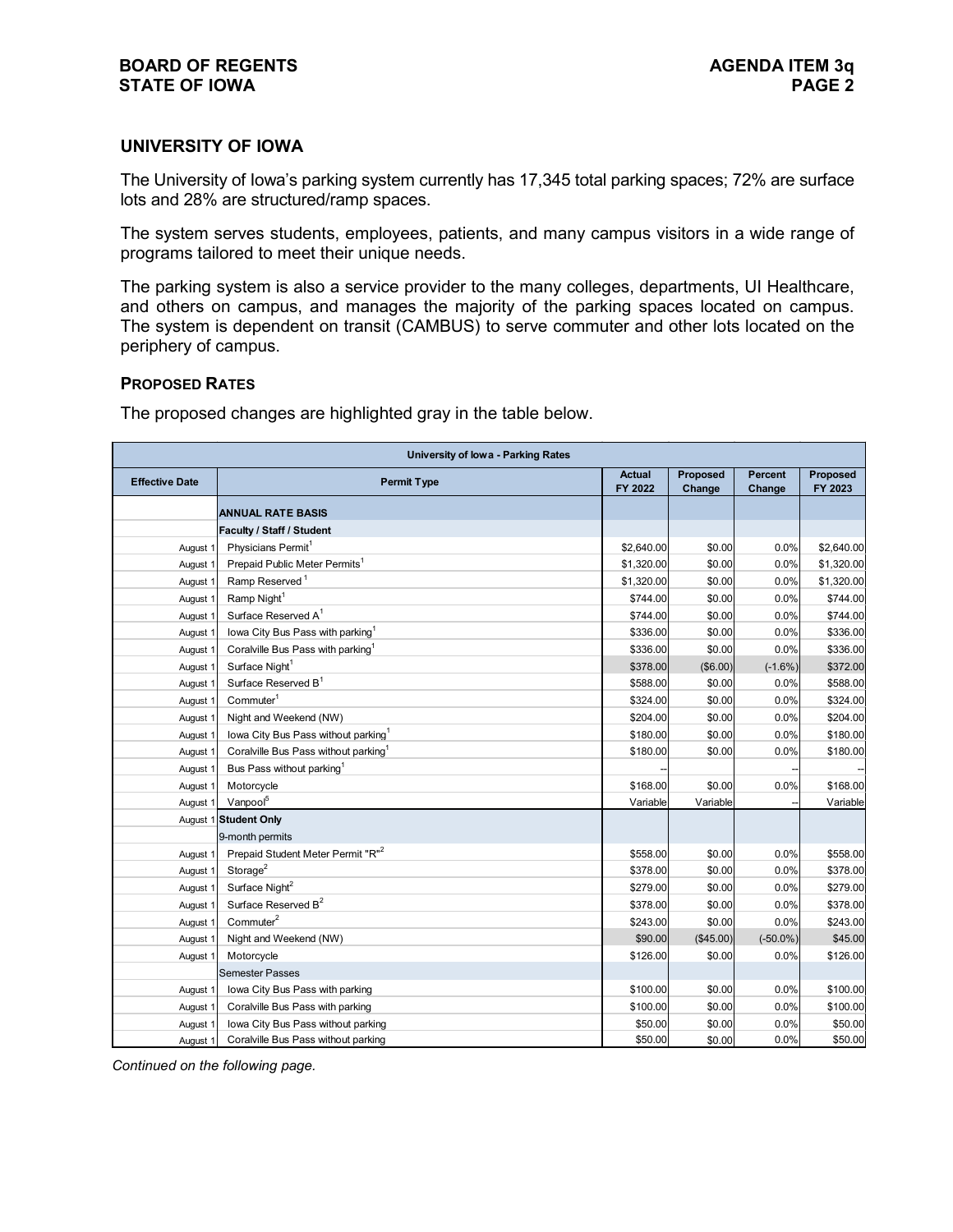# **STATE OF IOWA PAGE 3**

# **BOARD OF REGENTS<br>STATE OF IOWA**

| <b>University of lowa - Parking Rates</b> |                                                                                                                                                      |                          |                    |                          |                     |  |  |
|-------------------------------------------|------------------------------------------------------------------------------------------------------------------------------------------------------|--------------------------|--------------------|--------------------------|---------------------|--|--|
| <b>Effective</b><br><b>Date</b>           | <b>Permit Type</b>                                                                                                                                   | <b>Actual</b><br>FY 2022 | Proposed<br>Change | <b>Percent</b><br>Change | Proposed<br>FY 2023 |  |  |
|                                           |                                                                                                                                                      |                          |                    |                          |                     |  |  |
|                                           | <b>HOURLY RATE BASIS</b><br>Faculty / Staff / Student / Public                                                                                       |                          |                    |                          |                     |  |  |
| July 1                                    | 3-Day Patient Ramp Pass                                                                                                                              | \$27.00                  | Eliminate          | Eliminate                | \$0.00              |  |  |
| July 1                                    | 7-Day Patient Ramp Pass                                                                                                                              | \$58.00                  | Eliminate          | Eliminate                | \$0.00              |  |  |
| July 1                                    | <b>Public Meters</b>                                                                                                                                 | \$1.20                   | \$0.00             | 0.0%                     | \$1.20              |  |  |
| July 1                                    | <b>UIHC visitor parking pass booklet</b>                                                                                                             |                          | <b>New</b>         | <b>New</b>               | \$30.00             |  |  |
|                                           | Standard / Cashiered $^3$                                                                                                                            |                          |                    |                          |                     |  |  |
| July 1                                    | 1st Hour                                                                                                                                             | \$0.60                   | \$0.00             | 0.0%                     | \$0.60              |  |  |
| July 1                                    | Subsequent Hours Each                                                                                                                                | \$1.20                   | \$0.00             | 0.0%                     | \$1.20              |  |  |
| July 1                                    | Daily Maximum                                                                                                                                        | \$20.00                  | \$0.00             | 0.0%                     | \$20.00             |  |  |
| July 1                                    | Patient Only Daily Maximum - Hospital Ramps                                                                                                          | \$10.00                  | \$0.00             | 0.0%                     | \$10.00             |  |  |
|                                           | Graduated / Cashiered <sup>4</sup>                                                                                                                   |                          |                    |                          |                     |  |  |
| July 1                                    | 1st Hour                                                                                                                                             | \$0.60                   | \$0.00             | 0.0%                     | \$0.60              |  |  |
| July 1                                    | 2nd and 3rd Hours Each                                                                                                                               | \$1.20                   | \$0.00             | 0.0%                     | \$1.20              |  |  |
| July 1                                    | Subsequent Hours Each                                                                                                                                | \$3.30                   | \$0.00             | 0.0%                     | \$3.30              |  |  |
| July 1                                    | Daily Maximum                                                                                                                                        | \$20.00                  | \$0.00             | 0.0%                     | \$20.00             |  |  |
| July 1                                    | Patient Only Daily Maximum - Hospital Ramps                                                                                                          | \$10.00                  | \$0.00             | 0.0%                     | \$10.00             |  |  |
|                                           | <b>Student Only</b>                                                                                                                                  |                          |                    |                          |                     |  |  |
| July 1                                    | Student Meters / Cashiered                                                                                                                           | \$0.75                   | \$0.00             | 0.0%                     | \$0.75              |  |  |
|                                           | <b>EACH</b>                                                                                                                                          |                          |                    |                          |                     |  |  |
|                                           | Faculty / Staff / Student                                                                                                                            |                          |                    |                          |                     |  |  |
| July 1                                    | Exit Pass Booklet (20 passes)                                                                                                                        | \$105.00                 | Eliminate          | Eliminate                | \$0.00              |  |  |
| August 1                                  | Access Key or Card Deposit, Replacement                                                                                                              | \$20.00                  | \$0.00             | 0.0%                     | \$20.00             |  |  |
| August 1                                  | <b>Placard Replacement</b>                                                                                                                           | \$20.00                  | \$0.00             | 0.0%                     | \$20.00             |  |  |
| August 1                                  | lowa City 20-ride bus pass with parking                                                                                                              | \$17.00                  | Eliminate          | Eliminate                | \$0.00              |  |  |
| August 1                                  | Coralville 20-ride bus pass with parking                                                                                                             | \$20.00                  | Eliminate          | Eliminate                | \$0.00              |  |  |
| August 1                                  | lowa City 20-ride bus pass without parking                                                                                                           | \$14.00                  | Eliminate          | Eliminate                | \$0.00              |  |  |
| August 1                                  | Coralville 20-ride bus pass without parking                                                                                                          | \$15.00                  | Eliminate          | Eliminate                | \$0.00              |  |  |
| August 1                                  | lowa City 10-ride bus pass with parking                                                                                                              |                          | <b>New</b>         | <b>New</b>               | \$8.50              |  |  |
| August 1                                  | Coralville 10-ride bus pass with parking                                                                                                             |                          | <b>New</b>         | <b>New</b>               | \$8.50              |  |  |
| August 1                                  | lowa City 10-ride bus pass without parking                                                                                                           |                          | <b>New</b>         | <b>New</b>               | \$7.00              |  |  |
| August 1                                  | Coralville 10-ride bus pass without parking                                                                                                          |                          | <b>New</b>         | <b>New</b>               | \$7.00              |  |  |
|                                           | <b>Department</b>                                                                                                                                    |                          |                    |                          |                     |  |  |
| August 1                                  | Service Vehicle Placard                                                                                                                              | \$372.00                 | \$0.00             | 0.0%                     | \$372.00            |  |  |
| August 1                                  | Business Placard - 1 <sup>st</sup> Placard                                                                                                           | \$0.00                   | Eliminate          | Eliminate                | \$0.00              |  |  |
| August 1                                  | Business Placard - Additional cards                                                                                                                  | \$372.00                 | \$0.00             | 0.0%                     | \$372.00            |  |  |
| August 1                                  | Lost or Stolen Placards                                                                                                                              | \$20.00                  | \$0.00             | 0.0%                     | \$20.00             |  |  |
| August 1                                  | <b>Pentacrest Placard</b>                                                                                                                            | \$0.00                   | \$0.00             | 0.0%                     | \$0.00              |  |  |
|                                           | TEMPORARY PERMITS / PER DAY                                                                                                                          |                          |                    |                          |                     |  |  |
| August 1                                  | Ramp Reserved                                                                                                                                        | \$10.50                  | \$0.00             | 0.0%                     | \$10.50             |  |  |
| August 1                                  | Surface Reserved A                                                                                                                                   | \$6.00                   | \$0.00             | 0.0%                     | \$6.00              |  |  |
| August 1                                  | Storage                                                                                                                                              | \$4.00                   | \$0.00             | 0.0%                     | \$4.00              |  |  |
| August 1                                  | Surface Reserved B                                                                                                                                   | \$4.50                   | \$0.00             | 0.0%                     | \$4.50              |  |  |
| August 1                                  | Commuter                                                                                                                                             | \$2.50                   | \$0.00             | 0.0%                     | \$2.50              |  |  |
|                                           |                                                                                                                                                      |                          |                    |                          |                     |  |  |
|                                           | <b>OTHER</b>                                                                                                                                         |                          |                    |                          |                     |  |  |
| July 1                                    | Field Services (per hour)<br>Hooded Meters (per day)                                                                                                 | \$39.00                  | \$0.00             | $0.0\%$<br>$0.0\%$       | \$39.00             |  |  |
| July 1                                    |                                                                                                                                                      | \$22.00                  | \$0.00             |                          | \$22.00             |  |  |
|                                           | 1. On a monthly basis, rates equal one-twelfth of the annual amount. Summer rates are based on the monthly charge.                                   |                          |                    |                          |                     |  |  |
|                                           | 2. On a monthly basis, rates equal one-ninth of the annual amount.                                                                                   |                          |                    |                          |                     |  |  |
|                                           | 3. Charged in all cases except for patrons entering between 5:00 a.m. and 9:00 a.m., Monday - Friday. Patrons entering between 5:00 a.m. and 9:00    |                          |                    |                          |                     |  |  |
|                                           | a.m., Monday – Friday, are charged the graduated rate unless they show an authorized patient or visitor's pass or waiver.                            |                          |                    |                          |                     |  |  |
|                                           | 4. Charged to patrons entering between 5:00 a.m. and 9:00 a.m., Monday - Friday, unless they show an authorized patient or visitor's pass or waiver. |                          |                    |                          |                     |  |  |
|                                           | 5. Rates depend on participation, originating locations, types of vehicles used, and fuel expense.                                                   |                          |                    |                          |                     |  |  |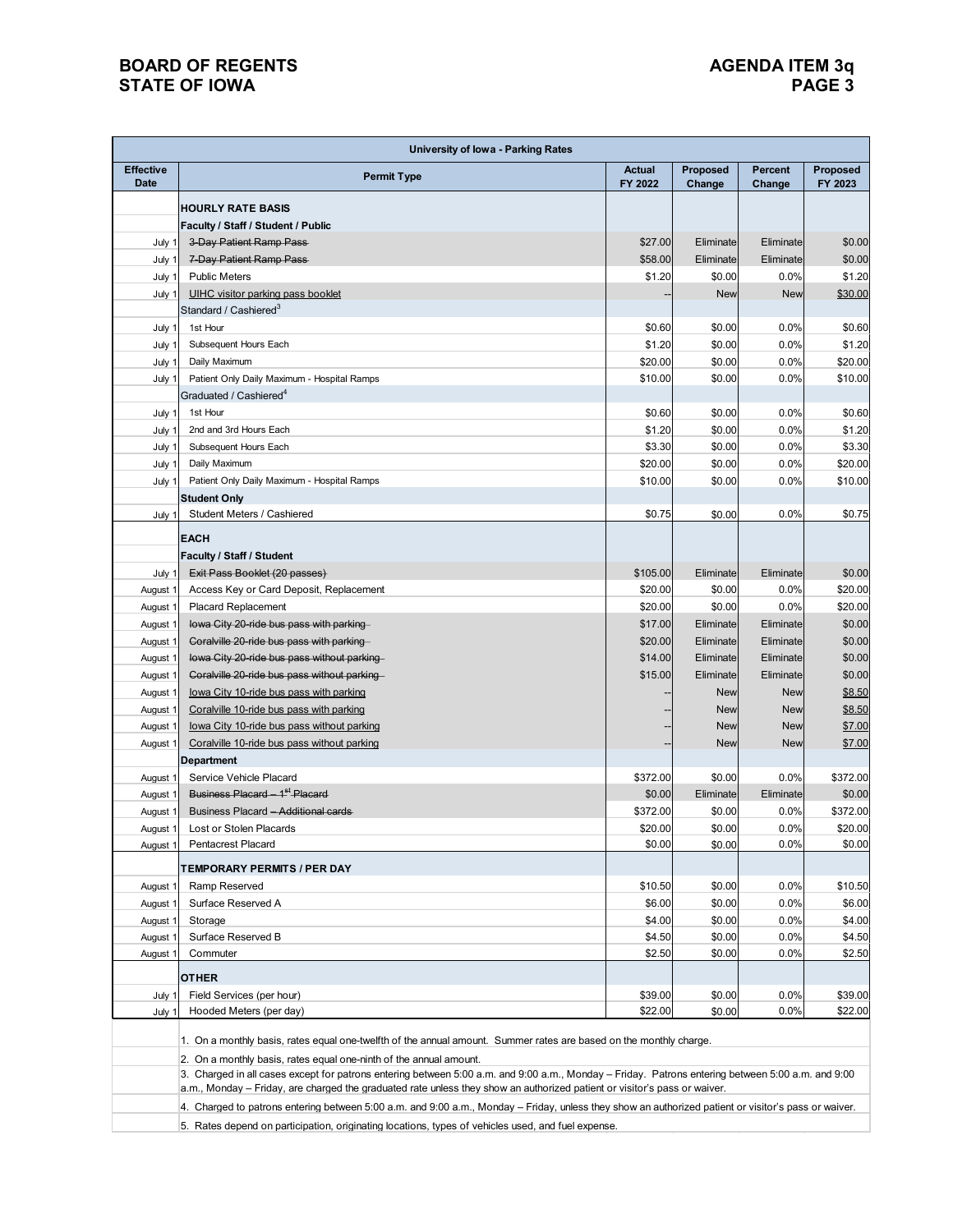#### **BOARD OF REGENTS**<br> **BOARD OF REGENTS**<br> **BOARD OF IOWA**<br>
PAGE 4 **STATE OF IOWA**

#### **PROPOSED VIOLATIONS / SANCTIONS**

The University requests approval for three new violation types related to the expansion of the new License Plate Recognition (LPR) technology and the elimination of one fee. Changes are highlighted gray in the table below.

| University of Iowa - Violations / Sanctions                         |                          |                     |                          |                            |  |  |  |
|---------------------------------------------------------------------|--------------------------|---------------------|--------------------------|----------------------------|--|--|--|
| <b>Violations - Faculty, Staff and Visitors</b>                     | <b>Actual</b><br>FY 2022 | Proposed<br>Change  | <b>Percent</b><br>Change | <b>Proposed</b><br>FY 2023 |  |  |  |
| Reserved for Handicapped                                            | \$200.00                 | \$0.00              | 0.0%                     | \$200.00                   |  |  |  |
| Fraudulent Use of Permit                                            | \$50.00                  | \$0.00              | 0.0%                     | \$50.00                    |  |  |  |
| Prohibited Zone (example: Fire Lane)                                | \$50.00                  | \$0.00              | 0.0%                     | \$50.00                    |  |  |  |
| <b>Employees Prohibited in Patient Parking</b>                      | \$30.00                  | \$0.00              | 0.0%                     | \$30.00                    |  |  |  |
| Towing Fee                                                          | \$25.00                  | \$0.00              | 0.0%                     | \$25.00                    |  |  |  |
| Loading Zone                                                        | \$25.00                  | \$0.00              | 0.0%                     | \$25.00                    |  |  |  |
| Concurrent Parking (shared permit use verified same time)           |                          | <b>New</b>          | <b>New</b>               | \$25.00                    |  |  |  |
| Area Not Open to Parking                                            | \$20.00                  | \$0.00              | 0.0%                     | \$20.00                    |  |  |  |
| Service Vehicle Zone                                                | \$20.00                  | \$0.00              | 0.0%                     | \$20.00                    |  |  |  |
| Motorcycle Prohibited                                               | \$20.00                  | \$0.00              | 0.0%                     | \$20.00                    |  |  |  |
| Other                                                               | \$20.00                  | \$0.00              | 0.0%                     | \$20.00                    |  |  |  |
| <b>Reserved Area</b>                                                | \$20.00                  | \$0.00              | 0.0%                     | \$20.00                    |  |  |  |
| License Plate Recognition (LPR) License Plate Obscured              |                          | <b>New</b>          | <b>New</b>               | \$15.00                    |  |  |  |
| License Plate Recognition (LPR) Plate Not Facing Lane               |                          | <b>New</b>          | <b>New</b>               | \$15.00                    |  |  |  |
| Improper Display of Decal                                           | \$15.00                  | \$0.00              | 0.0%                     | \$15.00                    |  |  |  |
| Parked in an Irregular Manner                                       | \$15.00                  | \$0.00              | 0.0%                     | \$15.00                    |  |  |  |
| <b>Expired Parking Session</b>                                      | \$15.00                  | \$0.00              | 0.0%                     | \$15.00                    |  |  |  |
| Improper Display of Hangtag                                         | \$7.00                   | \$0.00              | 0.0%                     | \$7.00                     |  |  |  |
| <b>Malfunctioning Meter User Fee</b>                                | \$7.00                   | Eliminate           | Eliminate                | \$0.00                     |  |  |  |
|                                                                     |                          |                     |                          |                            |  |  |  |
|                                                                     |                          |                     |                          |                            |  |  |  |
| <b>Violations - Students</b>                                        | <b>Actual</b>            | Proposed            | <b>Percent</b>           | Proposed                   |  |  |  |
|                                                                     | FY 2022                  | Change              | Change                   | FY 2023                    |  |  |  |
| Reserved for Handicapped <sup>1</sup>                               | \$200.00                 | \$0.00              | 0.0%                     | \$200.00                   |  |  |  |
| <b>Fraudulent Use of Permit</b>                                     | \$50.00                  | \$0.00              | 0.0%                     | \$50.00                    |  |  |  |
| Prohibited Zone (example: Fire Lane)                                | \$50.00                  | \$0.00              | 0.0%                     | \$50.00                    |  |  |  |
| <b>Students Prohibited in Patient Parking</b>                       | \$30.00                  | \$0.00              | 0.0%                     | \$30.00                    |  |  |  |
| <b>Towing Fee</b>                                                   | \$25.00                  | \$0.00              | 0.0%                     | \$25.00                    |  |  |  |
| Loading Zone                                                        | \$25.00                  | \$0.00              | 0.0%                     | \$25.00                    |  |  |  |
| <b>Concurrent Parking</b>                                           |                          | <b>New</b>          | <b>New</b>               | \$25.00                    |  |  |  |
| Area Not Open to Parking                                            | \$20.00                  | \$0.00              | 0.0%                     | \$20.00                    |  |  |  |
| Service Vehicle Zone                                                | \$20.00                  | \$0.00              | 0.0%                     | \$20.00                    |  |  |  |
| Motorcycle Prohibited                                               | \$15.00                  | \$0.00              | 0.0%                     | \$15.00                    |  |  |  |
| Other                                                               | \$15.00                  | \$0.00              | 0.0%                     | \$15.00                    |  |  |  |
| <b>Reserved Area</b>                                                | \$15.00                  | \$0.00              | 0.0%                     | \$15.00                    |  |  |  |
| License Plate Recognition (LPR) License Plate Obscured              |                          | <b>New</b>          | <b>New</b>               | \$15.00                    |  |  |  |
| License Plate Recognition (LPR) Plate Not Facing Lane               |                          | <b>New</b>          | <b>New</b>               | \$15.00                    |  |  |  |
| Improper Display of Decal                                           | \$10.00                  | \$0.00              | 0.0%                     | \$10.00                    |  |  |  |
| Parked in an Irregular Manner                                       | \$10.00                  | \$0.00              | 0.0%                     | \$10.00                    |  |  |  |
| <b>Expired Parking Session</b>                                      | \$8.00                   | \$0.00              | 0.0%                     | \$8.00                     |  |  |  |
| Improper Display of Hangtag<br><b>Malfunctioning Meter User Fee</b> | \$5.00<br>\$7.00         | \$0.00<br>Eliminate | 0.0%<br>Eliminate        | \$5.00<br>\$0.00           |  |  |  |

1. Fines established in Iowa Code §321L.4, subsection 2; §805.8A.

| Bicycle Violations (Faculty, Staff and Visitors + Students)         | <b>Actual</b><br>FY 2022 | <b>Proposed</b><br>Change | <b>Percent</b><br>Change | <b>Proposed</b><br>FY 2023 |
|---------------------------------------------------------------------|--------------------------|---------------------------|--------------------------|----------------------------|
| First five parking violations                                       | \$5.00                   | \$0.00                    | $0.0\%$                  | \$5.00                     |
| Sixth and all subsequent violations                                 | \$10.00                  | \$0.00                    | $0.0\%$                  | \$10.00                    |
| Immobilization fee                                                  | \$10.00                  | \$0.00                    | $0.0\%$                  | \$10.00                    |
| Impoundment fee                                                     | \$25.00                  | \$0.00                    | $0.0\%$                  | \$25.00                    |
| Additional storage costs per day after the first day of impoundment | \$1.00                   | \$0.00                    | $0.0\%$                  | \$1.00                     |
| Cutting, removing, or damaging a University of Iowa locking device  | \$50.00                  | \$0.00                    | $0.0\%$                  | \$50.00                    |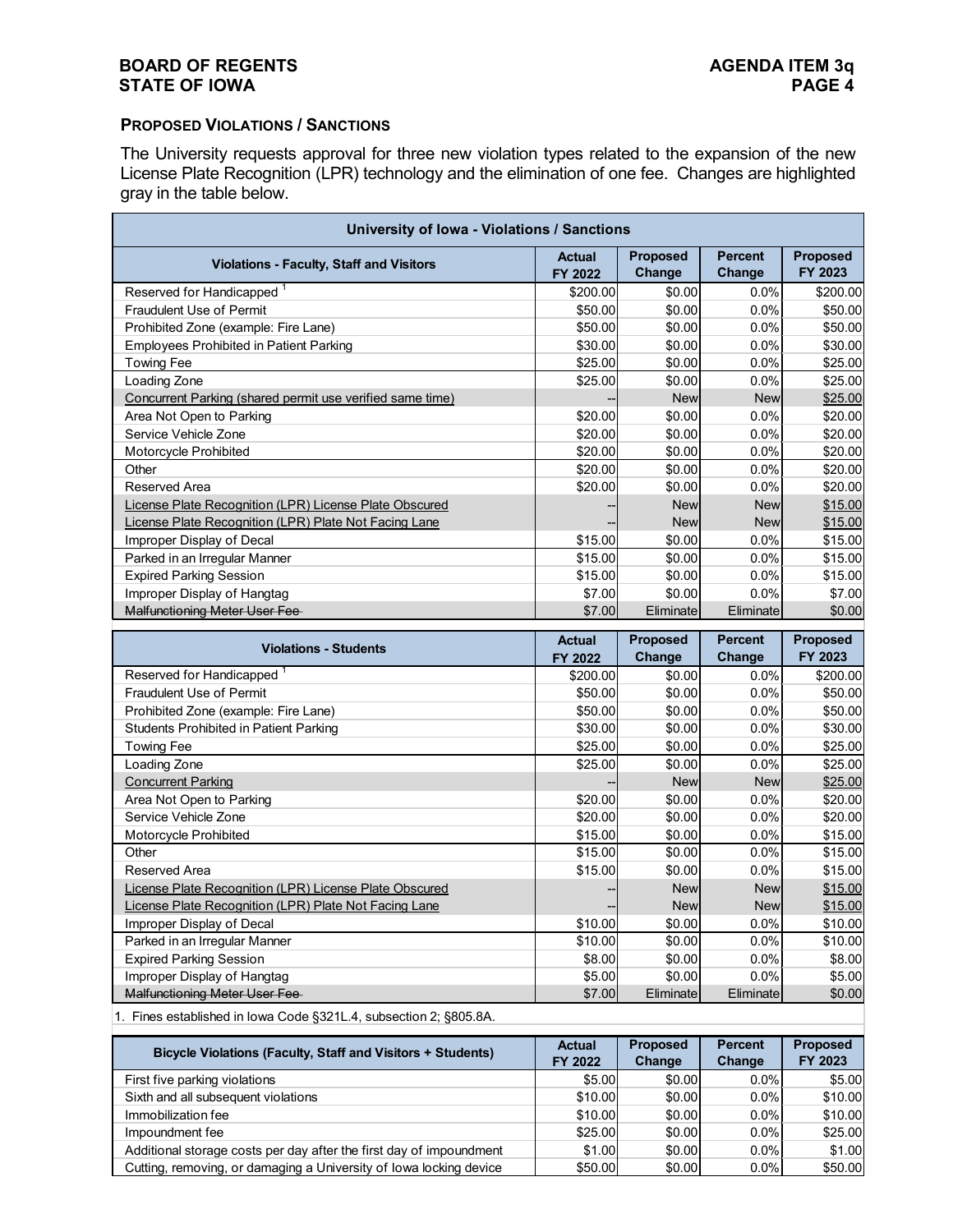## **BOARD OF REGENTS**<br> **BOARD OF REGENTS**<br> **BOARD OF IOWA**<br>
PAGE 5 **STATE OF IOWA**

## **FINANCIAL INFORMATION**

Outstanding bond indebtedness on the University of Iowa parking system as of July 1, 2021, totaled \$41,973,266.

| <b>University of lowa</b>             | <b>Actual</b><br>FY 2021 | <b>Estimated</b><br>FY 2022 | <b>Estimated</b><br>FY 2023 |
|---------------------------------------|--------------------------|-----------------------------|-----------------------------|
| <b>Revenues</b>                       |                          |                             |                             |
| Fees                                  | \$18,487,197             | \$19,778,290                | \$20,987,460                |
| <b>Fines</b>                          | 551,739                  | 750,000                     | 600,000                     |
| Other                                 | 304,261                  | 400,000                     | 367,250                     |
| <b>Total Revenues</b>                 | \$19,343,197             | \$20,928,290                | \$21,954,710                |
| <b>Expenses</b>                       |                          |                             |                             |
| Salaries / Wages                      | \$4,738,621              | \$4,883,004                 | \$5,029,494                 |
| Supplies / Equipment                  | 5,519,930                | 5,752,766                   | 5,982,877                   |
| Other                                 |                          |                             |                             |
| <b>Total Expenses</b>                 | \$10,258,551             | \$10,635,770                | \$11,012,371                |
| <b>Net Income from Operations</b>     | \$9,084,646              | \$10,292,520                | \$10,942,339                |
| Transfers for Debt Service from UIHC  | 2,151,349                | 2,157,099                   | 2,161,899                   |
| Net Income Available for Debt Service | \$11,235,995             | \$12,449,619                | \$13,104,238                |
| <b>Debt Service</b>                   | \$3,781,999              | \$3,792,599                 | \$3,841,199                 |
| <b>Improvements from Reserves</b>     | \$2,021,856              | \$11,436,250                | \$7,405,000                 |
| <b>Bond Proceeds</b>                  | \$0                      | \$0                         | \$0                         |
| Improvements from Bond Proceeds       | \$0                      | \$0                         | \$0                         |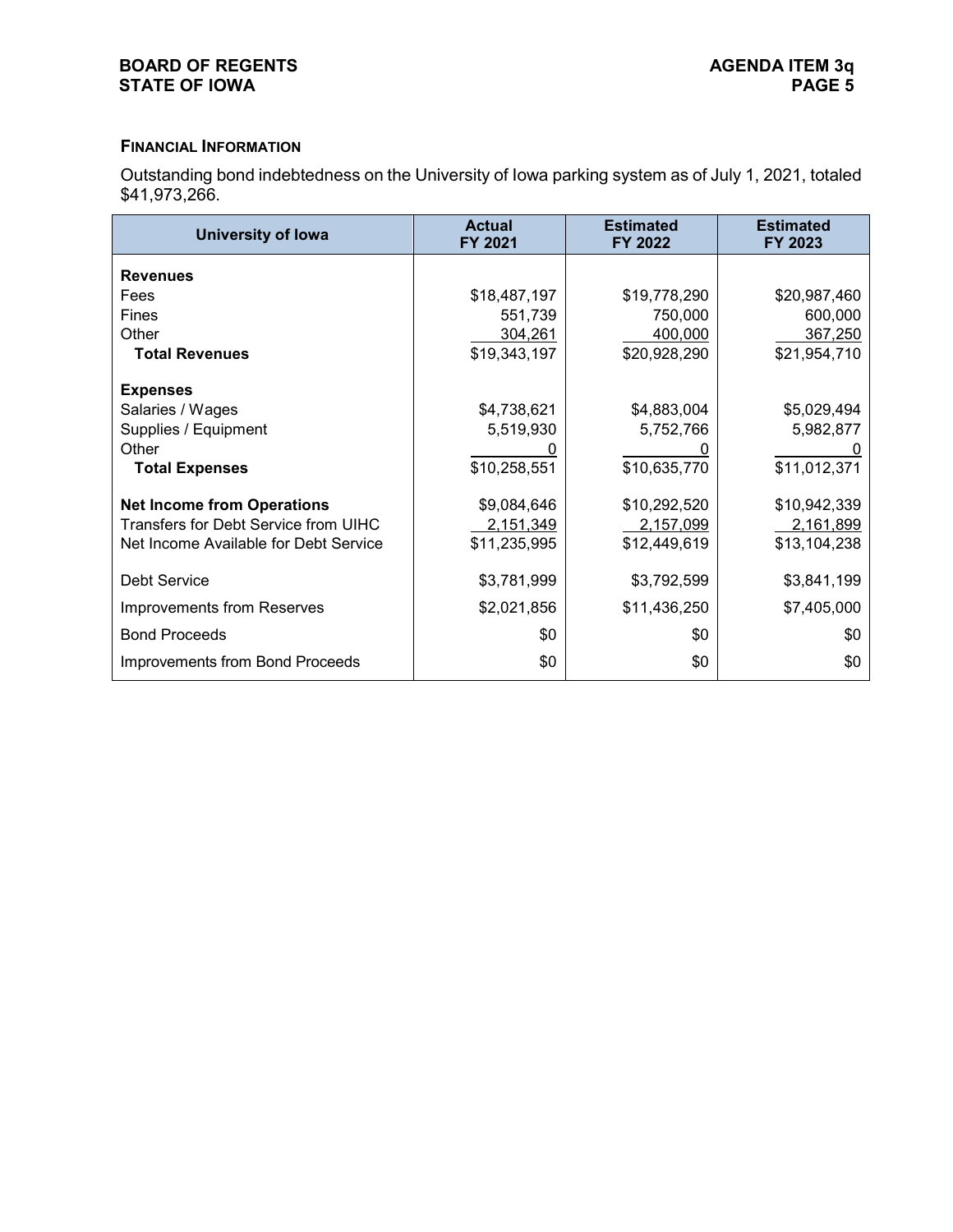#### **IMPROVEMENTS / LONG-TERM PLAN**

During FY 2021, the parking system:

- Invested \$2,021,856 from reserves into parking facilities;
- ▶ Upgraded east side elevator equipment and finishes in the Newton Road Ramp;
- Continued the annual surface lot and ramp maintenance program; and
- Expanded License Plate Recognition (LPR) allowing for virtual permits and pay by plate across campus. Parking and Transportation employees prepared for the transition by updating software and web programs, updating processes, training staff and equipping vehicles. The system was implemented on campus in August 2021. With few exceptions, students and employees now use their license plates as virtual permits on campus.

The University will continue to:

- ▶ Focus on License Plate Recognition (LPR) data with a goal of creating efficiencies in parking enforcement and customer service as well as providing greater insight into parking utilization on campus;
- Improve patient parking experience by partnering with UIHC on mobile and patient/employee focused solutions;
- Increase promotion of alternatives to single occupant vehicle use on campus. The Van Pool program, I-380 Express, on- and off-campus transit use, bicycling, carpooling, and other ridesharing programs will reduce overall on-campus parking demand; and
- Work with University administration, UIHC, and Campus Planning on SUI's 10-year capital plan, which will impact daily parking operations.

Due to the pandemic, the parking system continued to experience reduced parking activity. As compared to FY 2019 (pre-pandemic):

- $\blacktriangleright$  Public parking facilities processed 624,058 less transactions resulting in a 30% decline in revenues;
- Permit revenue remained stable due to many employees maintaining permits while working off campus and existing waitlists used to fill cancelled permits; and
- ▶ Meters saw a 54% reduction in revenues.

Parking and Transportation offset expected revenue declines by: (1) absorbing custodial duties in the ramp lobbies and elevators; (2) reducing the total quantity of (underused) leased spaces downtown with the City of Iowa City; and (3) staffing reductions in cashiering.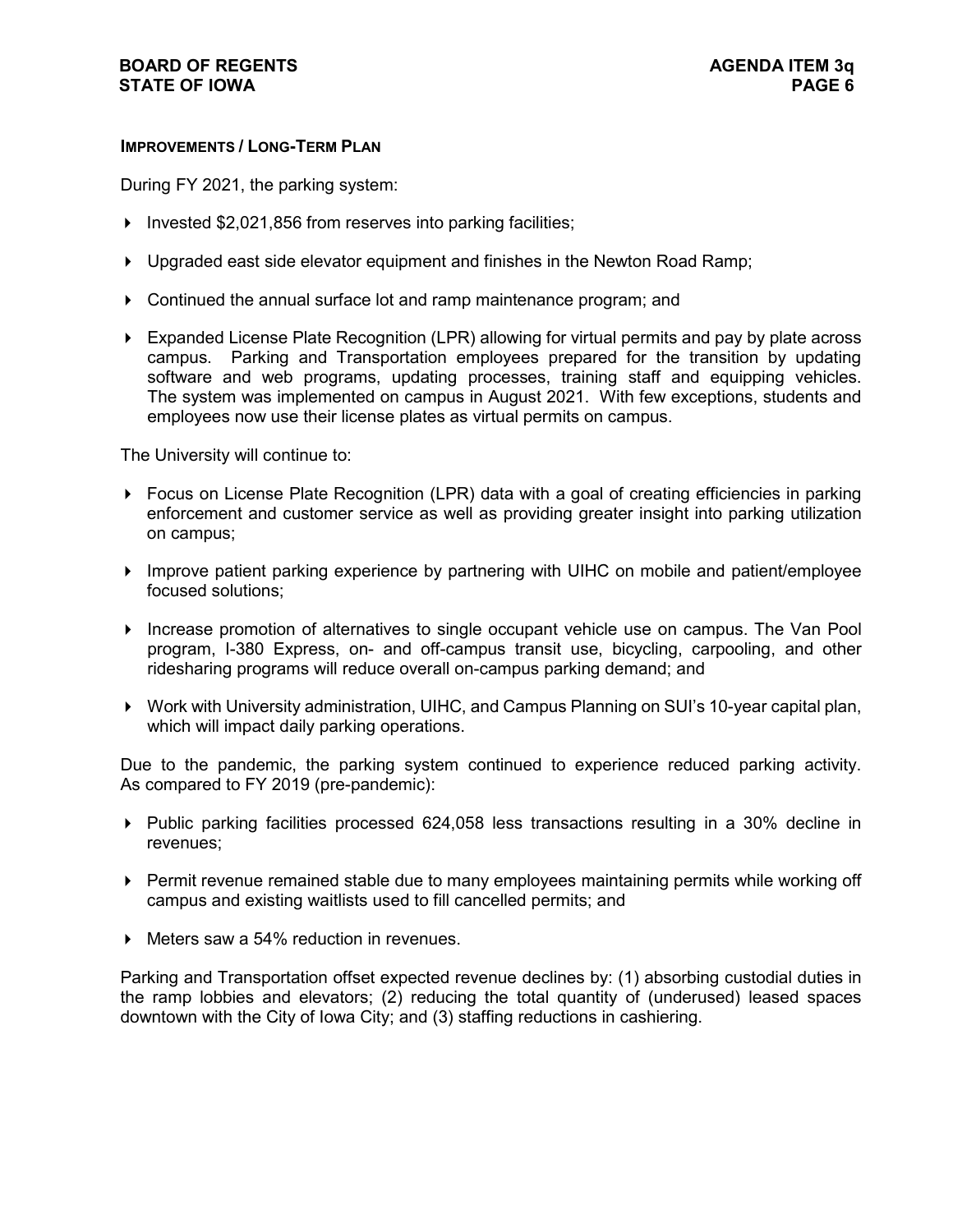# **IOWA STATE UNIVERSITY**

Iowa State University's parking system, including the Memorial Union Ramp, has 19,064 parking spaces available for students, employees, and visitors.

The University's Department of Public Safety (DPS) Parking Division primarily manages ISU campus parking operations. The Memorial Union manages the Memorial Union Ramp. Functions between ISU's DPS Parking Division and the Memorial Union are coordinated, but have separate operations and fee structures.

#### **PROPOSED RATES**

ISU proposes to increase its parking rates as shown below. Additional revenue generated from the proposed rate increases will be used to: (1) upgrade and/or maintain the physical condition of existing lots; and (2) upgrade existing equipment to provide better services.

| Iowa State University - Parking Rates                                                       |                          |                           |                          |                            |  |  |  |
|---------------------------------------------------------------------------------------------|--------------------------|---------------------------|--------------------------|----------------------------|--|--|--|
| <b>Permit Type</b>                                                                          | <b>Actual</b><br>FY 2022 | <b>Proposed</b><br>Change | <b>Percent</b><br>Change | <b>Proposed</b><br>FY 2023 |  |  |  |
| Annual Fee Basis 1                                                                          |                          |                           |                          |                            |  |  |  |
| 24-Hour Reserved                                                                            | \$1,005.00               | \$40.00                   | 4.0%                     | \$1,045.00                 |  |  |  |
| Reserved                                                                                    | \$582.00                 | \$23.00                   | 4.0%                     | \$605.00                   |  |  |  |
| Vendor                                                                                      | \$325.00                 | \$13.00                   | 4.0%                     | \$338.00                   |  |  |  |
| <b>General Staff</b>                                                                        | \$186.00                 | \$7.00                    | $3.8\%$                  | \$193.00                   |  |  |  |
| (includes Residence Hall & Ames Lab staff)                                                  |                          |                           |                          |                            |  |  |  |
| Departmental                                                                                | \$217.00                 | \$9.00                    | 4.1%                     | \$226.00                   |  |  |  |
| Motorcycle (staff)                                                                          | \$62.00                  | \$2.00                    | $3.2\%$                  | \$64.00                    |  |  |  |
| Academic Year Basis <sup>2</sup>                                                            |                          |                           |                          |                            |  |  |  |
| Student                                                                                     | \$160.00                 | \$6.00                    | 3.8%                     | \$166.00                   |  |  |  |
| Stadium                                                                                     | \$119.00                 | \$5.00                    | 4.2%                     | \$124.00                   |  |  |  |
| Motorcycle (student)                                                                        | \$62.00                  | \$2.00                    | 3.2%                     | \$64.00                    |  |  |  |
| Hourly Rate Basis                                                                           |                          |                           |                          |                            |  |  |  |
| <b>Parking Meters</b>                                                                       | \$1.25                   | \$0.00                    | $0.0\%$                  | \$1.25                     |  |  |  |
| <b>Metered Parking Lots</b>                                                                 | \$1.25                   | \$0.00                    | $0.0\%$                  | \$1.25                     |  |  |  |
| Commuter residing at the Jaune Otate Center and the OuDide Oxense Deute abuttle remain from |                          |                           |                          |                            |  |  |  |

Commuter parking at the Iowa State Center and the CyRide Orange Route shuttle remain free.

1. Sold on a fiscal year basis (July 1 – June 30) and are available primarily to faculty, staff, and business associates that regularly operate on campus.

2. Sold on an academic year basis ( $1<sup>st</sup>$  day of fall classes – last day of spring finals) and are available primarily to students. Summer rates would be half the annual rate.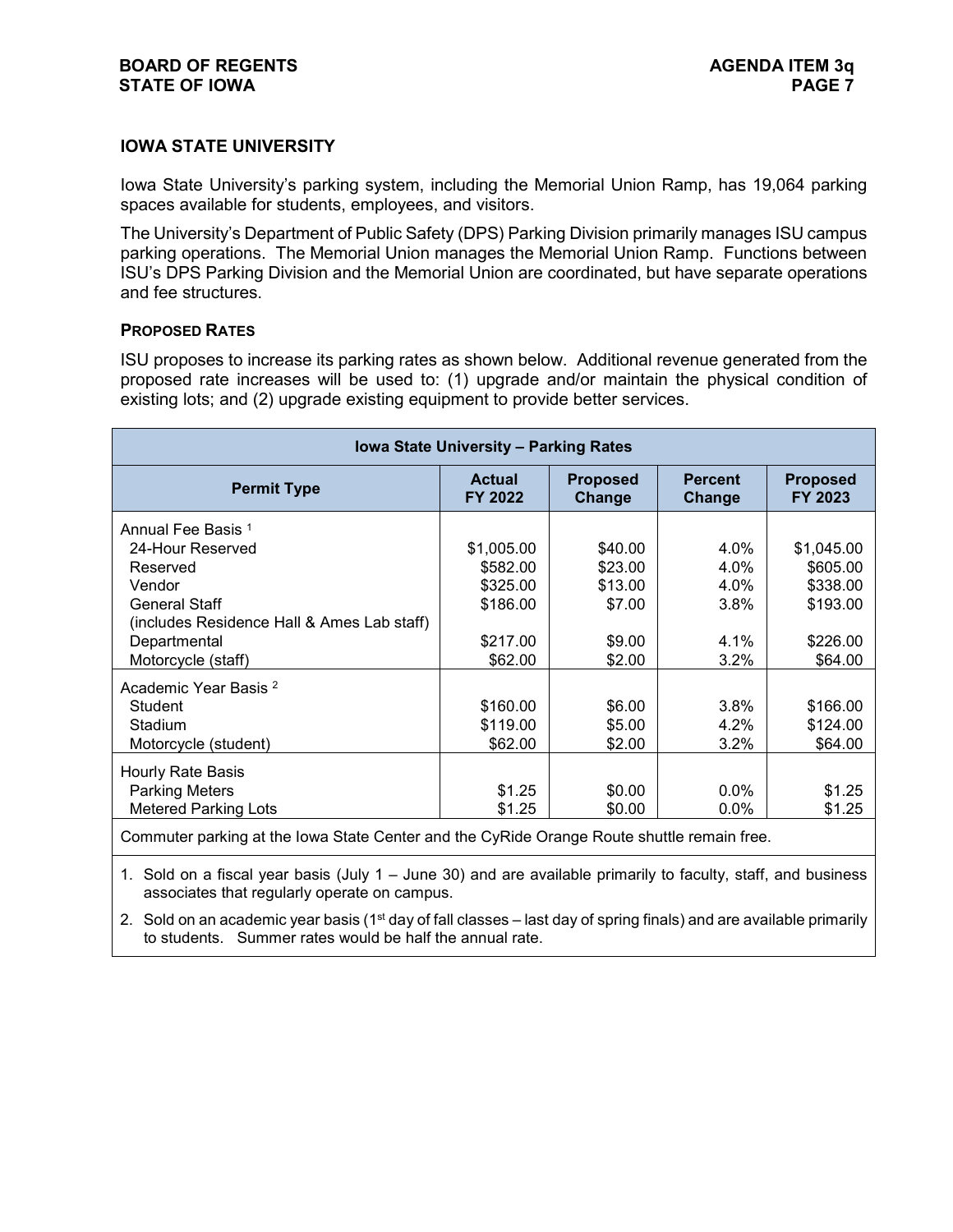# **PROPOSED VIOLATIONS / SANCTIONS**

ISU proposes changes to its violations as highlighted gray in the table below.

| Iowa State University - Violations / Sanctions                                   |                          |                           |                          |                            |  |  |
|----------------------------------------------------------------------------------|--------------------------|---------------------------|--------------------------|----------------------------|--|--|
| <b>Violation Type</b>                                                            | <b>Actual</b><br>FY 2022 | <b>Proposed</b><br>Change | <b>Percent</b><br>Change | <b>Proposed</b><br>FY 2023 |  |  |
| Improper parking in a space or stall designed for persons<br>with disabilities 1 | \$200.00                 | \$0.00                    | 0.0%                     | \$200.00                   |  |  |
| Altering, forging or counterfeiting any parking permit                           | \$150.00                 | \$0.00                    | 0.0%                     | \$150.00                   |  |  |
| Unauthorized possession and use of a parking permit                              | \$150.00                 | \$0.00                    | 0.0%                     | \$150.00                   |  |  |
| Illegal parking                                                                  | \$50.00                  | \$0.00                    | 0.0%                     | \$50.00                    |  |  |
| Parking without an appropriate permit in a reserved lot or<br>space              | \$50.00                  | \$0.00                    | 0.0%                     | \$50.00                    |  |  |
| Failure to comply with signs regulating campus traffic flow                      | \$30.00                  | \$0.00                    | 0.0%                     | \$30.00                    |  |  |
| Driving on campus walks or lawns                                                 | \$30.00                  | Eliminate                 | Eliminate                | \$0.00                     |  |  |
| Driving on closed streets                                                        | \$30.00                  | Eliminate                 | Eliminate                | \$0.00                     |  |  |
| Driving on bike paths                                                            | \$30.00                  | Eliminate                 | Eliminate                | \$0.00                     |  |  |
| Access to restricted areas by means other than established<br>gate openings      | \$30.00                  | Eliminate                 | Eliminate                | \$0.00                     |  |  |
| Moving or driving around a barricade                                             | \$30.00                  | Eliminate                 | Eliminate                | \$0.00                     |  |  |
| Improper parking                                                                 | \$25.00                  | \$0.00                    | 0.0%                     | \$25.00                    |  |  |
| Improper use of roller skates, roller blades or skateboard                       | \$25.00                  | \$0.00                    | 0.0%                     | \$25.00                    |  |  |
| Improper use of gate card                                                        | \$20.00                  | \$0.00                    | 0.0%                     | \$20.00                    |  |  |
| Overtime parking at meters                                                       | \$15.00                  | \$0.00                    | 0.0%                     | \$15.00                    |  |  |
| Failure to purchase a parking receipt                                            | \$15.00                  | \$0.00                    | 0.0%                     | \$15.00                    |  |  |
| All other violations                                                             | \$15.00                  | \$0.00                    | 0.0%                     | \$15.00                    |  |  |
| Bicycle improperly parked                                                        | \$7.50                   | \$0.00                    | 0.0%                     | \$7.50                     |  |  |
| Improper affixing or failure to display a permit                                 | \$5.00                   | \$0.00                    | 0.0%                     | \$5.00                     |  |  |
| Failure to display a current bicycle registration                                | \$5.00                   | \$0.00                    | 0.0%                     | \$5.00                     |  |  |
| <b>Moving Violation</b>                                                          |                          | <b>New</b>                | <b>New</b>               | \$60.00                    |  |  |
| 1. Fines established in Iowa Code §321L.4; subsection 2; §805.8A.                |                          |                           |                          |                            |  |  |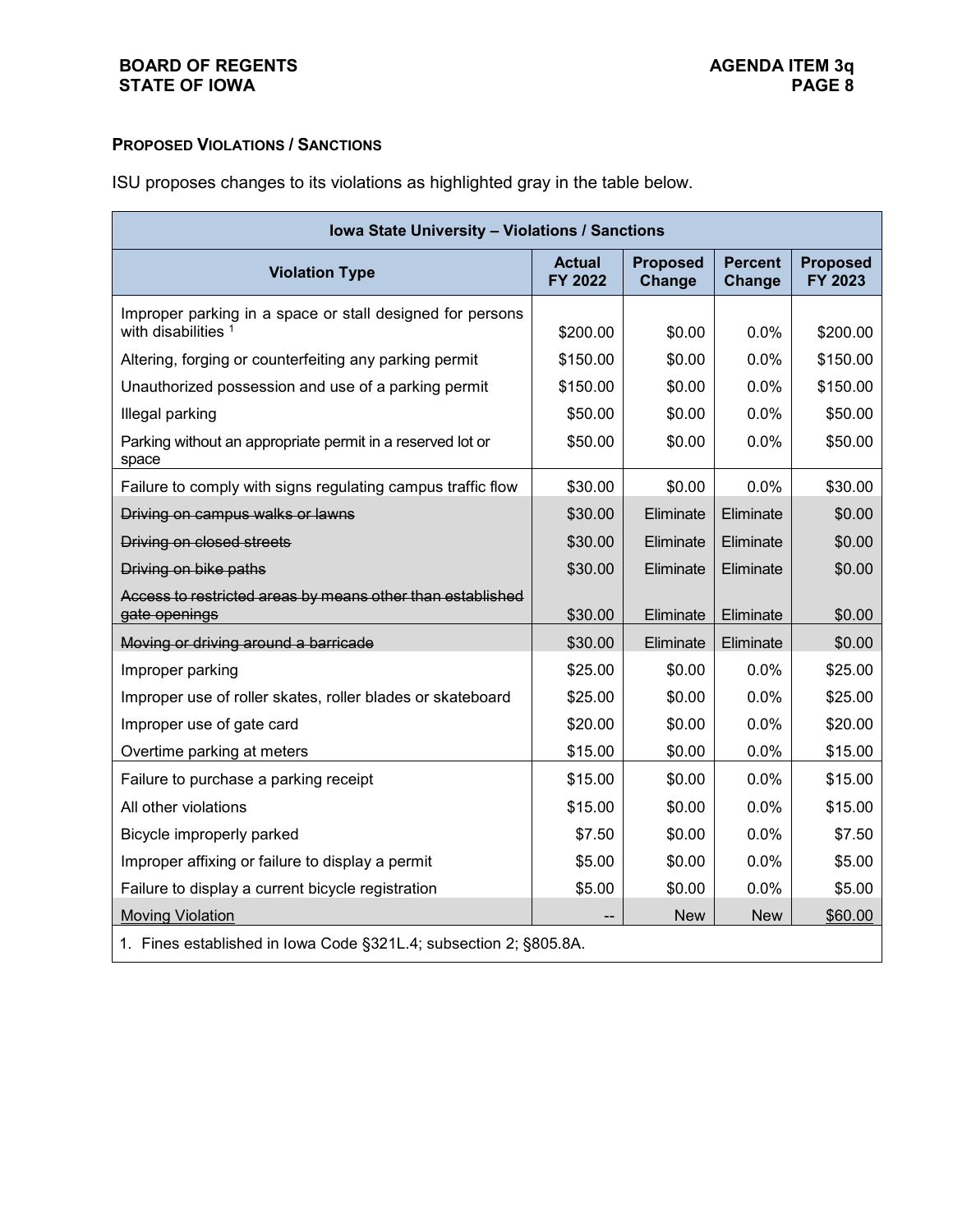#### **BOARD OF REGENTS AGENDA ITEM 3q STATE OF IOWA**

#### **FINANCIAL INFORMATION**

Outstanding bond indebtedness on the Iowa State University parking system as of January 1, 2022, totaled approximately \$391,500.

| <b>Iowa State University</b>           | <b>Actual</b><br>FY 2021 | <b>Estimated</b><br>FY 2022 | <b>Estimated</b><br>FY 2023 |
|----------------------------------------|--------------------------|-----------------------------|-----------------------------|
| <b>Revenues</b>                        |                          |                             |                             |
| Fees                                   | \$3,094,720              | \$3,300,000                 | \$3,400,000                 |
| Fines                                  | 563,126                  | 700,000                     | 750,000                     |
| Other                                  | 127,193                  | 42,000                      | 42,000                      |
| <b>Total Revenues</b>                  | \$3,785,039              | \$4,042,000                 | \$4,192,000                 |
| <b>Expenses</b>                        |                          |                             |                             |
| Salaries / Wages                       | \$878,913                | \$950,000                   | \$975,000                   |
| Supplies / Equipment                   | 2,151,449                | 2,200,000                   | 2,250,000                   |
| Other                                  |                          |                             |                             |
| <b>Total Expenses</b>                  | \$3,030,362              | \$3,150,000                 | \$3,225,000                 |
| <b>Net Income from Operations</b>      | \$754,677                | \$892,000                   | \$967,000                   |
| <b>Debt Service</b>                    | \$392,500                | \$391,400                   | \$0                         |
| <b>Improvements from Reserves</b>      | \$334,227                | \$1,750,000                 | \$2,000,000                 |
| <b>Bond Proceeds</b>                   | \$0                      | \$0                         | \$0                         |
| <b>Improvements from Bond Proceeds</b> | \$0                      | \$0                         | \$0                         |

#### **IMPROVEMENTS / LONG-TERM PLAN**

During 2021, the Parking Division:

- Continued pavement crack filling and the sealcoating of 15 lots. This reduces water-related damage and extends the life of the lots. ISU plans to resume more crack filling and sealcoating this summer; and
- Did a complete capital renovation of half of lot 54 by Oak/Elm. The remaining half will be done next summer.

The Parking Division has: (1) a pavement management plan for the maintenance and rehabilitation of all lots and spaces. The plan serves as the principle guide for work in upcoming years; and (2) half of all lots reviewed every other year by contracted engineers. The resulting Pavement Management Report is used as the basis for its maintenance plan.

As ISU continues to navigate through the pandemic and determine the future impact of the work flex program, the Parking Division anticipates revenues to increase slightly in each of the next two years.

Total net revenues are estimated to be down \$900,000 to \$1,000,000 from FY 2019, which was the last full pre-pandemic year. As revenues become clearer, the Parking Division will re-evaluate fees and anticipated costs of maintenance and future projects.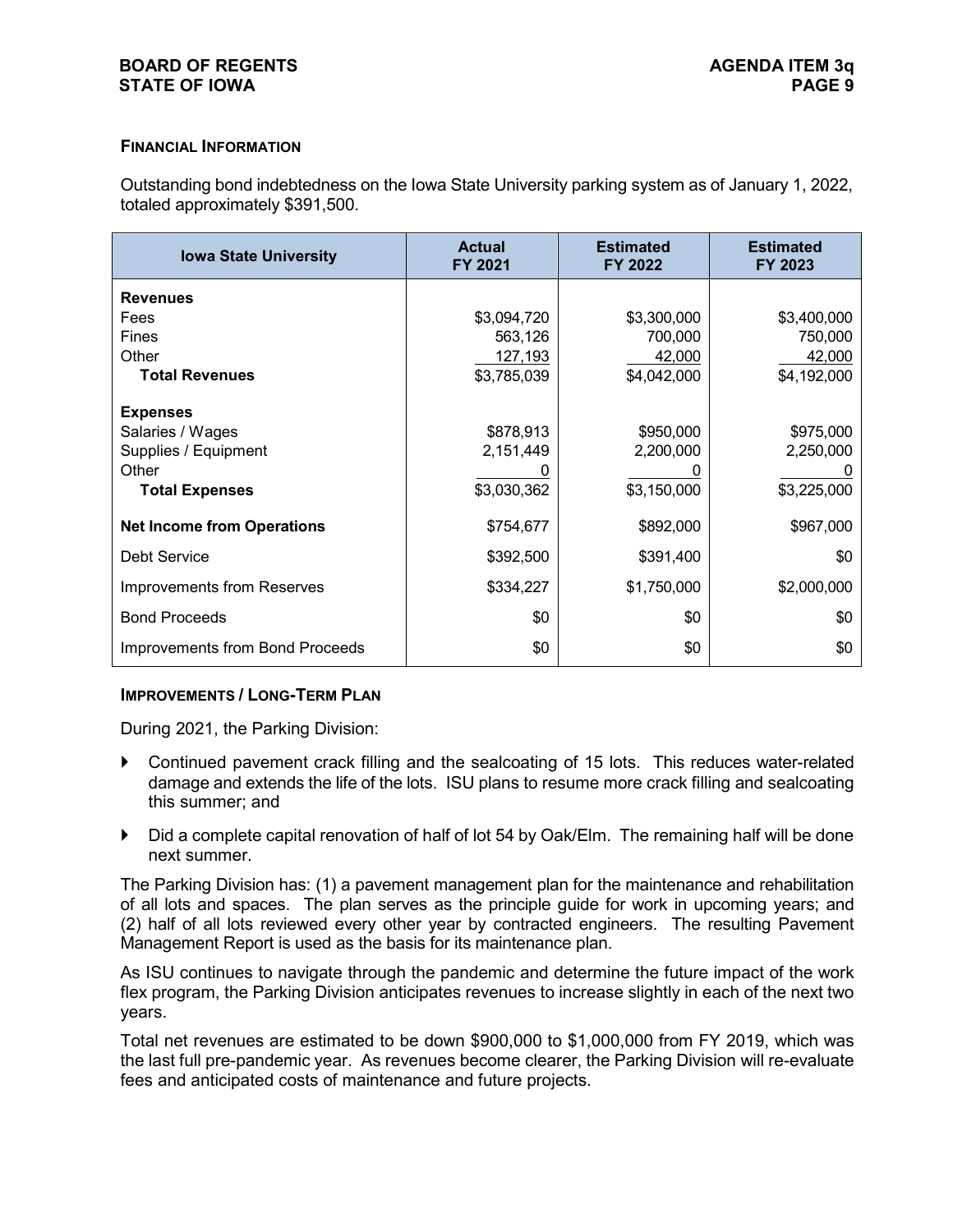#### **MEMORIAL UNION**

The Memorial Union parking ramp at Iowa State University has 627 parking stalls. Operations are managed by Memorial Union staff rather than Parking Division staff.

The Memorial Union parking ramp features a centrally located and covered parking option for students, faculty/staff and visitors of Iowa State University and accounts for the slightly higher rates than other campus parking options.

#### **PROPOSED RATES**

ISU proposes fee increases for 2022-2023 for the Memorial Union parking ramp as shown below.

Revenue generated from the proposed rate increases will be used to: (1) complete maintenance requests and projects for the Parking Ramp identified through the 2020 updated condition assessment report; (2) replace parts in aging pay-on-foot stations in the Parking Ramp and inside of the Memorial Union; and (3) fund future capital renewals.

| <b>Memorial Union - Parking Rates</b> |                          |                           |                          |                            |  |
|---------------------------------------|--------------------------|---------------------------|--------------------------|----------------------------|--|
| <b>Type</b>                           | <b>Actual</b><br>FY 2022 | <b>Proposed</b><br>Change | <b>Percent</b><br>Change | <b>Proposed</b><br>FY 2023 |  |
| <b>Permit Basis</b>                   |                          |                           |                          |                            |  |
| Memorial Union Employee <sup>1</sup>  | \$585.00                 | \$25.00                   | 4.3%                     | \$610.00                   |  |
| Annual <sup>2</sup>                   | \$585.00                 | \$25.00                   | 4.3%                     | \$610.00                   |  |
| Fall <sup>2</sup>                     | \$256.00                 | \$10.00                   | 3.9%                     | \$266.00                   |  |
| Winter <sup>2</sup>                   | \$250.00                 | \$10.00                   | 4.0%                     | \$260.00                   |  |
| Spring <sup>2</sup>                   | \$256.00                 | \$10.00                   | 3.9%                     | \$266.00                   |  |
| Summer <sup>2</sup>                   | \$207.00                 | \$10.00                   | 4.8%                     | \$217.00                   |  |
| Hourly Rate Basis                     |                          |                           |                          |                            |  |
| First $\frac{1}{2}$ hour only $3$     | \$1.50                   | \$0.25                    | 16.7%                    | \$1.75                     |  |
| 1 hour                                | \$2.50                   | \$0.25                    | 10.0%                    | \$2.75                     |  |
| 2 hours                               | \$2.00                   | \$0.25                    | 12.5%                    | \$2.25                     |  |
| 3 hours                               | \$2.00                   | \$0.25                    | 12.5%                    | \$2.25                     |  |
| 4 hours                               | \$2.00                   | \$0.25                    | 12.5%                    | \$2.25                     |  |
| 5 hours                               | \$2.00                   | \$0.25                    | 12.5%                    | \$2.25                     |  |
| 6 hours                               | \$2.00                   | \$0.25                    | 12.5%                    | \$2.25                     |  |
| 7 hours                               | \$2.00                   | \$0.25                    | 12.5%                    | \$2.25                     |  |
| 8 hours                               | \$1.50                   | \$0.75                    | 50.0%                    | \$2.25                     |  |
| Maximum Daily Rate                    | \$17.00                  | \$3.00                    | 17.6%                    | \$20.00                    |  |
| Church Rate (per car) 4               | \$3.00                   | \$0.00                    | 0.0%                     | \$3.00                     |  |
| Specialized Fee Basis                 |                          |                           |                          |                            |  |
| <b>Illegal Exit</b>                   | \$150.00                 | \$10.00                   | 6.7%                     | \$160.00                   |  |
| Lost Ticket Fee                       | \$40.00                  | \$10.00                   | 25.0%                    | \$50.00                    |  |
| Delayed Payment                       | \$10.00                  | \$0.00                    | 0.0%                     | \$10.00                    |  |
| Lost Permit Replacement               | \$10.00                  | \$10.00                   | 100.0%                   | \$20.00                    |  |

1. Valid July 1 – June 30; can be purchased on a pro-rated, monthly basis.

2. Employee and annual permit valid July 1 – June 30; Fall permit valid approximately 19 weeks; Winter permit valid November – February; Spring permit valid approximately 20 weeks; and Summer permit valid approximately 13 weeks.

3. Hourly rate applies after 37 minutes. Standard procedure in the parking ramp is to allow 6-7 minutes for traffic issues that may occur when exiting.

4. Arrangements for churches located near Memorial Union for Saturday evenings and Sunday mornings.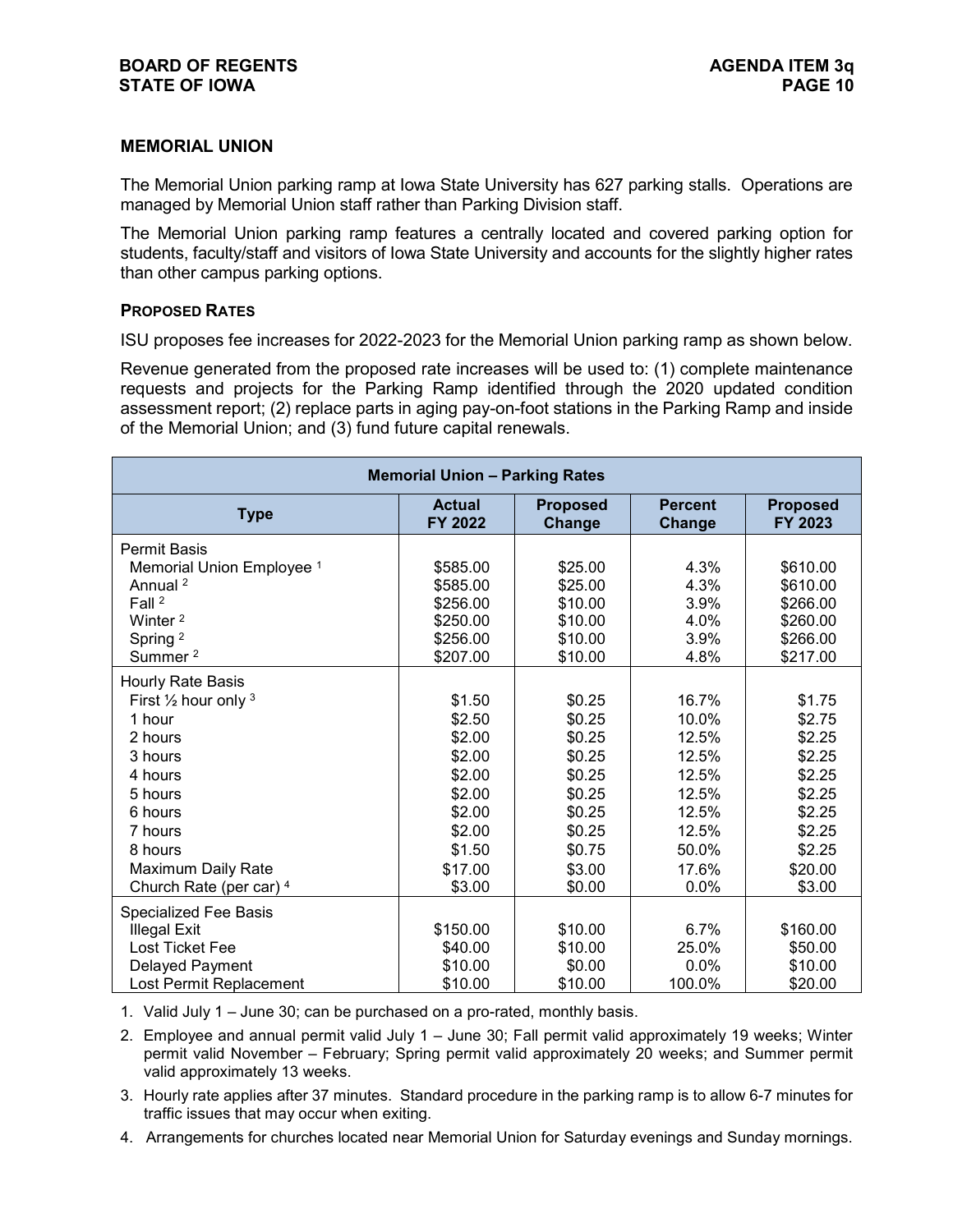#### **FINANCIAL INFORMATION**

| <b>Memorial Union</b>                  | <b>Actual</b><br><b>FY 2021</b> | <b>Estimated</b><br>FY 2022 | <b>Estimated</b><br>FY 2023 |
|----------------------------------------|---------------------------------|-----------------------------|-----------------------------|
| <b>Revenues</b>                        |                                 |                             |                             |
| Fees                                   | \$457,635                       | \$657,842                   | \$700,000                   |
| Fines                                  | 4,980                           | 11,250                      | 12,000                      |
| Other                                  |                                 |                             |                             |
| <b>Total Revenues</b>                  | \$462,615                       | \$669,092                   | \$712,000                   |
| <b>Expenses</b>                        |                                 |                             |                             |
| Salaries / Wages                       | \$66,172                        | \$68,070                    | \$69,430                    |
| Supplies / Equipment                   | 61,382                          | 79,930                      | 80,000                      |
| Other                                  |                                 |                             |                             |
| <b>Total Expenses</b>                  | \$127,554                       | \$148,000                   | \$149,430                   |
| <b>Net Income from Operations</b>      | \$335,061                       | \$521,092                   | \$562,570                   |
| Debt Service                           | \$204,510                       | \$203,488                   | \$203,115                   |
| Improvements from Reserves             | \$10,000                        | \$20,000                    | \$20,000                    |
| <b>Bond Proceeds</b>                   | \$0                             | \$0                         | \$0                         |
| <b>Improvements from Bond Proceeds</b> | \$0                             | \$0                         | \$0                         |

#### **IMPROVEMENTS / LONG-TERM PLAN**

During FY 2021, the Memorial Union parking system:

- Repaired leaking windows in the parking ramp leading into the Memorial Union building;
- ▶ Continued with lighting upgrades;
- Secured all guard rails;
- Acquired cost estimates for tuckpointing;
- $\blacktriangleright$  Repaired the fire standpipe;
- Sealed and closed the outdated external ramp elevators according to code; internal elevators remain functional;
- Updated ramp pay station software; and
- Proposed a capital renewal plan to administration.

The Memorial Union plans to:

- $\blacktriangleright$  Replace drainpipes in the spring of 2022;
- **Continue with seal-coating parking lots;**
- ▶ Continue to assess and upgrade signage; and
- ▶ Continue to improve the ramp pay stations.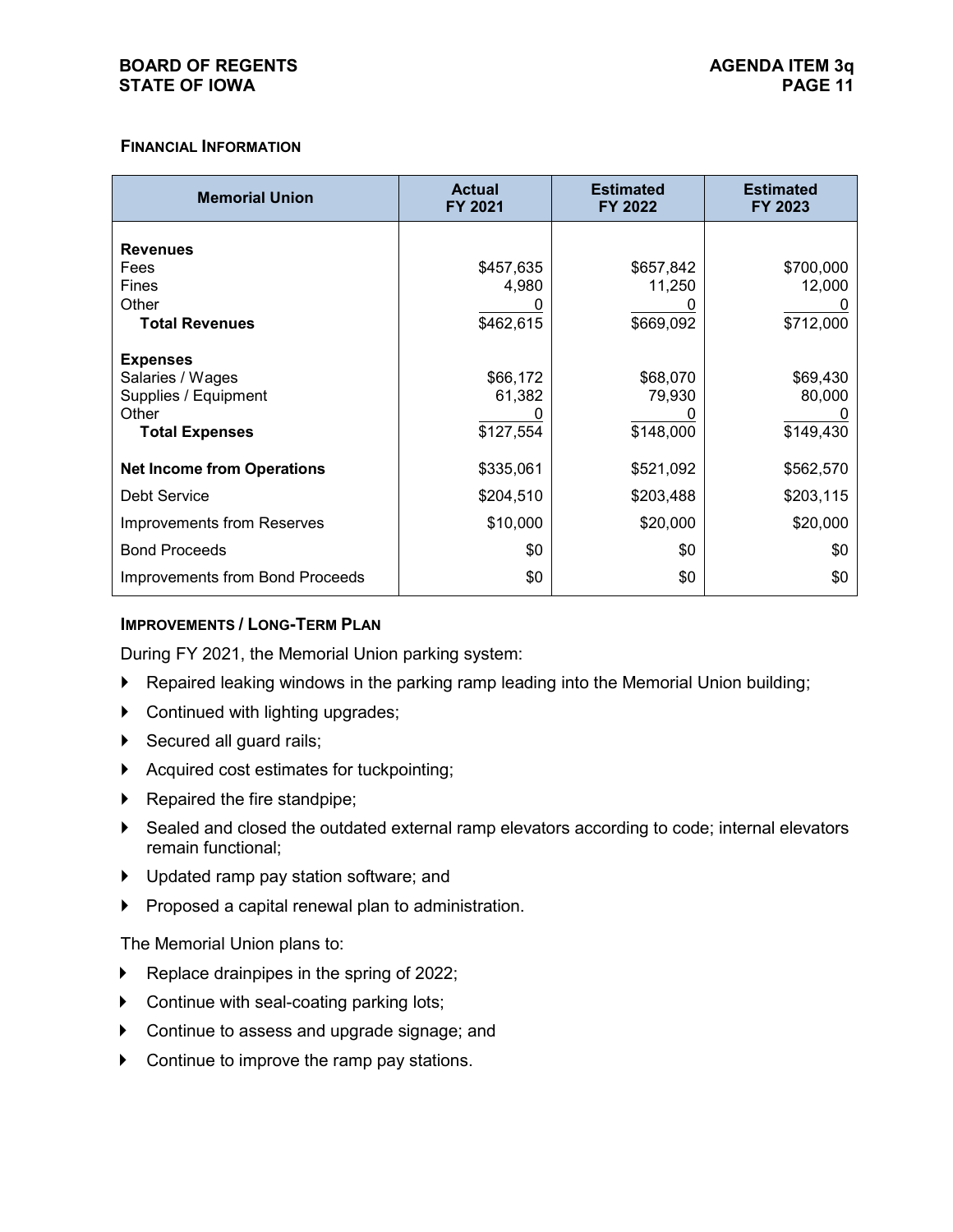#### **UNIVERSITY OF NORTHERN IOWA**

The University of Northern Iowa's parking system has 8,788 parking spaces available on campus for visitors, faculty, staff, and students.

#### **PROPOSED RATES**

UNI proposes to change its parking rates as shown below.

Additional revenue generated from the proposed increases, effective August 1, 2022, will help replenish the depleted parking fund due to pandemic-related losses, cover increased costs of doing business, and fund capital project reserves.

Additional revenue generated from proposed increases to Multimodal Transportation Center (MTC) rates will help with repairs as the parking ramp ages. Maintenance and repairs to parking structures are generally more expensive than open lots.

From a demand perspective, UNI reports Gm and G permits are overpriced and the University does not anticipate significant demand in the future. Demand for Gm and G permits have declined 55% and 43%, respectively, since FY 2014.

|            | University of Northern Iowa - Parking Rates                                              |                          |                           |                          |                            |  |  |  |
|------------|------------------------------------------------------------------------------------------|--------------------------|---------------------------|--------------------------|----------------------------|--|--|--|
|            | Permit Type <sup>1</sup>                                                                 | <b>Actual</b><br>FY 2022 | <b>Proposed</b><br>Change | <b>Percent</b><br>Change | <b>Proposed</b><br>FY 2023 |  |  |  |
| Gm         | Faculty and Staff <sup>2, 6</sup><br>(G permit for the Multimodal Transportation Center) | \$454.80                 | (\$70.80)                 | $(15.6\%)$               | \$384.00                   |  |  |  |
| G          | Reserved <sup>2,6</sup>                                                                  | \$441.00                 | (\$81.00)                 | $(18.4\%)$               | \$360.00                   |  |  |  |
| A          | Faculty and Staff <sup>2,6</sup>                                                         | \$186.60                 | \$3.60                    | 1.9%                     | \$190.20                   |  |  |  |
| В          | Faculty and Staff <sup>2, 6</sup>                                                        | \$111.60                 | \$2.40                    | 2.2%                     | \$114.00                   |  |  |  |
| <b>CS</b>  | Construction 3                                                                           | \$111.60                 | \$2.40                    | 2.2%                     | \$114.00                   |  |  |  |
| B          | <b>Students</b>                                                                          | \$96.75                  | \$2.25                    | 2.3%                     | \$99.00                    |  |  |  |
| <b>BPM</b> | B Preferred (Multimodal Transportation Center) 6, 7, 8                                   | \$186.60                 | \$3.00                    | 1.6%                     | \$189.60                   |  |  |  |
| <b>CP</b>  | <b>Residence Hall Preferred</b>                                                          | \$100.00                 | \$5.00                    | 5.0%                     | \$105.00                   |  |  |  |
| <b>CRM</b> | C Reserved (Multimodal Transportation Center) 8                                          | \$360.00                 | \$0.00                    | $0.0\%$                  | \$360.00                   |  |  |  |
| С          | Residence Hall Students                                                                  | \$65.60                  | \$1.40                    | 2.1%                     | \$67.00                    |  |  |  |
| R          | Night / Remote $6$                                                                       | \$38.40                  | \$0.60                    | 1.6%                     | \$39.00                    |  |  |  |
| <b>MC</b>  | Motorcycle <sup>6</sup>                                                                  | \$33.60                  | \$0.60                    | 1.8%                     | \$34.20                    |  |  |  |
| S          | Service (Vendor) <sup>6</sup>                                                            | \$171.90                 | \$3.90                    | 2.3%                     | \$175.80                   |  |  |  |
|            | Temporary (per week) 4                                                                   | \$12.50                  | \$0.00                    | 0.0%                     | \$12.50                    |  |  |  |
|            | Metered (per hour) <sup>5</sup>                                                          | \$0.80                   | \$0.00                    | 0.0%                     | \$0.80                     |  |  |  |
|            | Preferred Metered (per hour) <sup>5</sup>                                                |                          | <b>New</b>                | <b>New</b>               | \$1.00                     |  |  |  |

1. Except for metered areas, second semester rates would be one-half and summer rates would be one fourth of the proposed annual amounts.

2. Prorated on a monthly basis for permanent faculty and staff.

3. These permits can also be purchased on a weekly basis.

4. Temporary (per week) permits remain at the same fee year round.

5. Unless otherwise posted, Monday – Friday 7:00 a.m. to 9:00 p.m.; not enforced Saturday and Sunday 7:00 a.m. – 1:00 a.m. Metered areas must be vacated 1:00 a.m. – 7:00 a.m. seven days a week.

6. Permanent staff eligible for monthly payroll deduction rounded to the nearest nickel. Non-permanent staff eligible for up to a three-month permit.

7. Monday – Friday 7:00 a.m. to 4:00 p.m.; Fall and Spring only.

8. 24 hours a day, 7 days a week.

UNI's MTC is a multi-level transit facility. With the exception of Gm, BPM, and CRM permits, MTC rates and regulations are the same as for other UNI parking operations. It has its own separate account due to the federal grant used to construct the facility.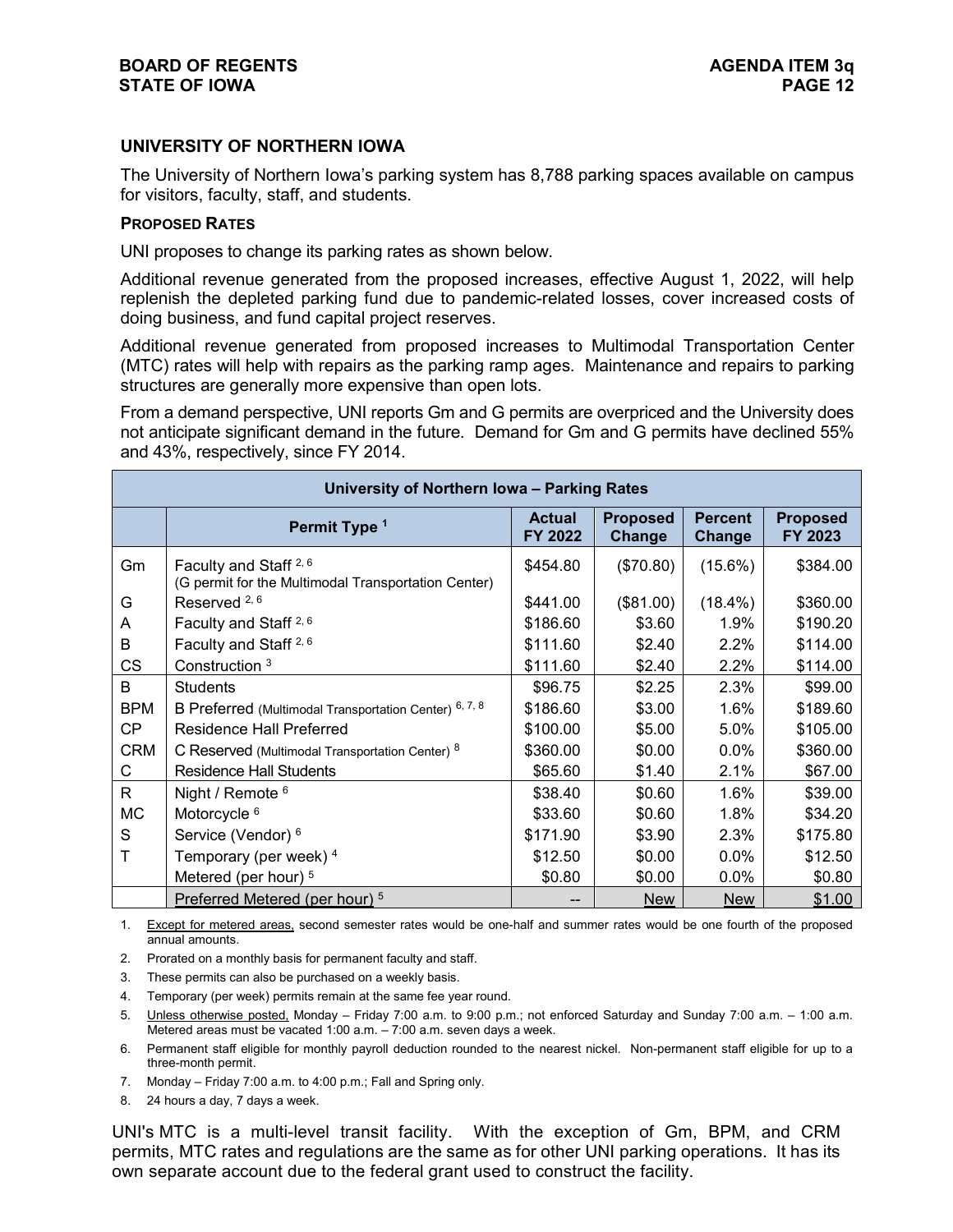#### **BOARD OF REGENTS**<br> **BOARD OF REGENTS**<br> **BOARD OF IOWA**<br>
PAGE 13 **STATE OF IOWA**

#### **PROPOSED VIOLATIONS / SANCTIONS**

The University requests updated language for one current violation as well as approval for one new violation as shown in the table below.

| University of Northern Iowa - Violations / Sanctions                                         |                          |                    |                          |                            |  |  |
|----------------------------------------------------------------------------------------------|--------------------------|--------------------|--------------------------|----------------------------|--|--|
| <b>Violations</b>                                                                            | <b>Actual</b><br>FY 2022 | Proposed<br>Change | <b>Percent</b><br>Change | <b>Proposed</b><br>FY 2023 |  |  |
| <b>Parking Violations</b>                                                                    |                          |                    |                          |                            |  |  |
| Disabled parking violations including handicapped access areas 1                             | \$200.00                 | \$0.00             | 0.0%                     | \$200.00                   |  |  |
| Illegal parking in a Service or Official Vehicle Zone or a Tow Zone <sup>2</sup>             | \$30.00                  | \$0.00             | 0.0%                     | \$30.00                    |  |  |
| Illegal parking in a C Preferred parking area <sup>2</sup>                                   | \$25.00                  | \$0.00             | 0.0%                     | \$25.00                    |  |  |
| Parking in G, A & B lots from 1:00 a.m. - 7:00 a.m. during snow removal <sup>2</sup>         | \$25.00                  | \$0.00             | 0.0%                     | \$25.00                    |  |  |
| Vehicles parked along the curb in C, C Preferred and R lots during snow removal <sup>2</sup> | \$25.00                  | \$0.00             | 0.0%                     | \$25.00                    |  |  |
| Loading zone (timed parking areas) parking violations <sup>2</sup>                           | \$20.00                  | \$0.00             | 0.0%                     | \$20.00                    |  |  |
| Illegal parking <sup>2</sup>                                                                 | \$17.00                  | \$0.00             | 0.0%                     | \$17.00                    |  |  |
| Overtime or expired parking at meters <sup>2</sup>                                           | \$15.00                  | \$0.00             | 0.0%                     | \$15.00                    |  |  |
| Permit Violations <sup>2</sup>                                                               |                          |                    |                          |                            |  |  |
| Altering, or counterfeiting or illegal use of any parking permit                             | \$50.00                  | \$50.00            | 100.0%                   | \$100.00                   |  |  |
| Fraudulent use of any parking permit                                                         |                          | <b>New</b>         | <b>New</b>               | \$50.00                    |  |  |
| Failure to purchase parking permit                                                           | \$17.00                  | \$0.00             | 0.0%                     | \$17.00                    |  |  |
| Failure to display parking permit                                                            | \$5.00                   | \$0.00             | 0.0%                     | \$5.00                     |  |  |
| Improper display of parking permit                                                           | \$5.00                   | \$0.00             | 0.0%                     | \$5.00                     |  |  |
| Moving Violations <sup>2</sup>                                                               |                          |                    |                          |                            |  |  |
| All other moving violations                                                                  | \$40.00                  | \$0.00             | 0.0%                     | \$40.00                    |  |  |
| Driving around or moving a barricade                                                         | \$40.00                  | \$0.00             | 0.0%                     | \$40.00                    |  |  |
| Driving on campus walks or lawns                                                             | \$40.00                  | \$0.00             | 0.0%                     | \$40.00                    |  |  |
| Excessive speed on campus drives, streets, and roads                                         | \$40.00                  | \$0.00             | 0.0%                     | \$40.00                    |  |  |
| Failure to comply with traffic control devices (stop signs)                                  | \$40.00                  | \$0.00             | 0.0%                     | \$40.00                    |  |  |
| <b>Other</b>                                                                                 |                          |                    |                          |                            |  |  |
| Improper use of roller skates, rollerblades or skateboards                                   | \$25.00                  | \$0.00             | 0.0%                     | \$25.00                    |  |  |
| Late payment                                                                                 | \$7.00                   | \$0.00             | 0.0%                     | \$7.00                     |  |  |
| 1. Fines established in Iowa Code §321L.4, subsection 2; §805.8A.                            |                          |                    |                          |                            |  |  |

2. Fines for habitual violators are double the normal fee - UNI Parking Manual §8.8(5).